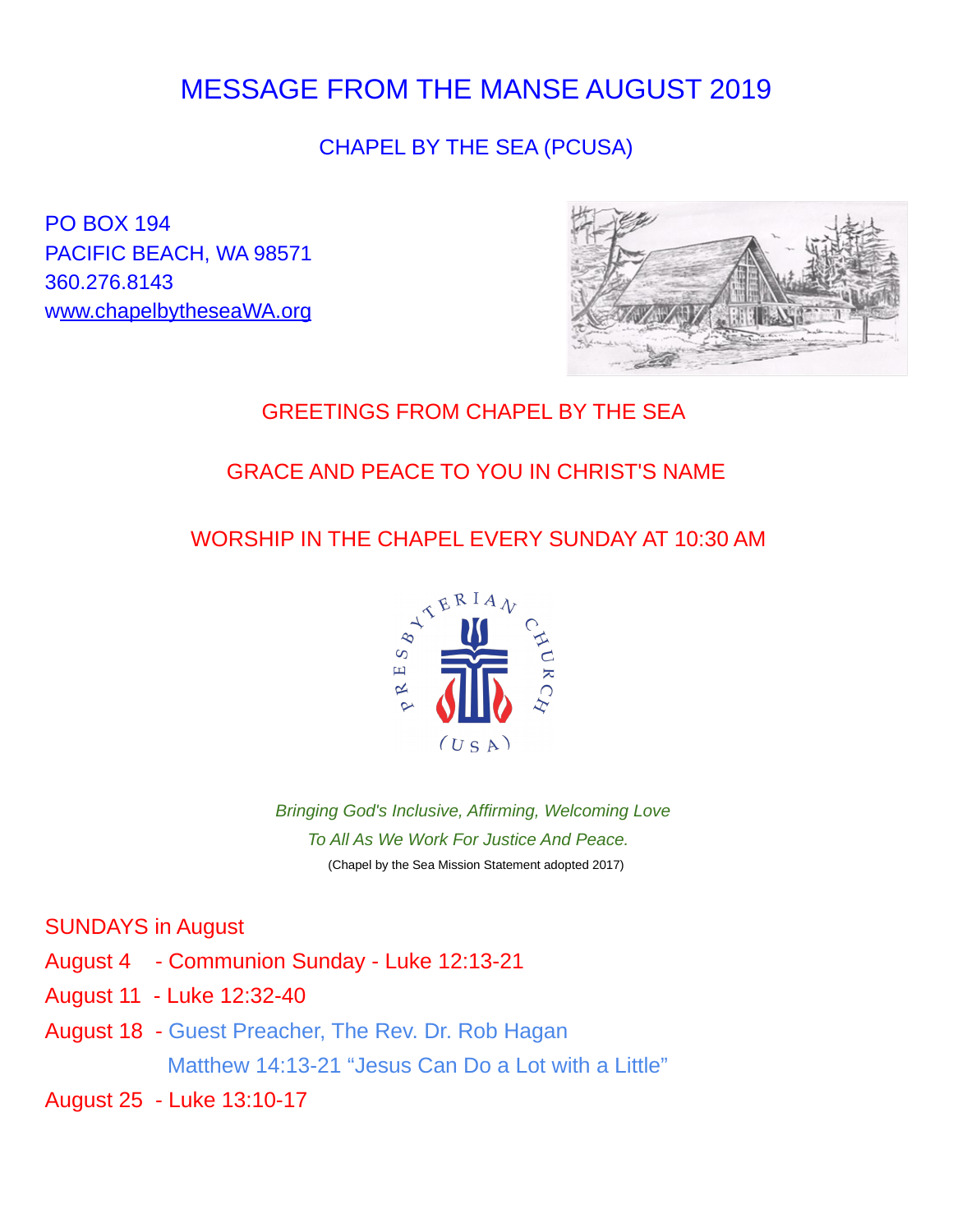### INFORMATIONAL WORKSHOPS & PRESENTATIONS

The Rev. Dr. Rob Hagan will be with us on August 17 and 18 to offer insights into a Culture of Generosity and Legacy Giving. You are invited to join both the Saturday morning presentation and Sunday worship and presentation afterwards. Lunch will be provided on both days only an RSVP is required so we know how much food to order. Call the church office 360.276.8143 or return email.

> Saturday, August 17 8:30 am - 1 pm (includes lunch) Culture of Generosity and Sunday, August 18 Worship at 10:30 am Lunch and Seminar Legacy Giving 11:30 am - 1:30 pm

or email Rob Hagan directly with your questions at rob.hagan@presbyterianfoundation.org

We look forward to learning more about living legacy even as we look to the legacy of the past. In 2020 Chapel by the Sea will celebrate 60 years of ministry! The anniversary year will honor our heritage and how the vision of our founding members is providing a future legacy. We invite you to be part of the story.

Last month there were two founding member sightings at the chapel.



Rob Curtright, Virginia Nordman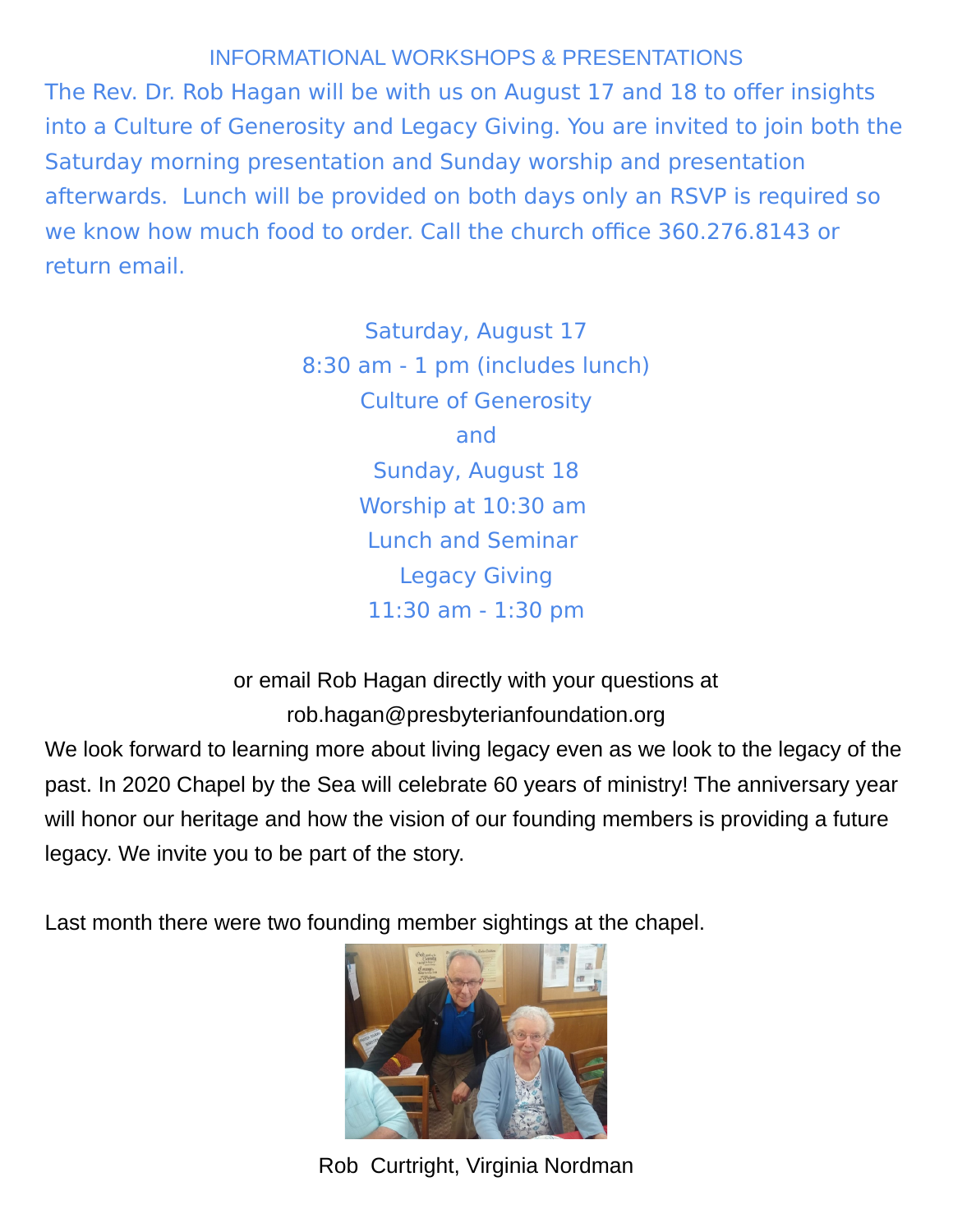#### And two new member sightings!!



# NEW MEMBER CLASS IS ON SUNDAY, SEPTEMBER 8 AT NOON

# NEW SERIES ON CELTIC SPIRITUALITY AND NEW TIME ON THURSDAY FROM 6-7 pm THURSDAYS - BEGINNING AUG. 1

Every Thursday except the last Thursday of the month.

Join us in the chapel hall from 6-7 pm for a series on CELTIC SPIRITUALITY.

We will be reading John Philip Newell. *Listening to the Heartbeat of God: A Celtic Spirituality*. Paulist Press, 1997

# VITAL CONGREGATIONS INITIATIVE UPDATE

On August 11 our pastor group from the Presbytery of Olympia will meet at Packwood Presbyterian Church for shared learning and support as we plan and pray together. Learn more at the Presbytery of Olympia website.

#### SUMMER CALL TO PRAYER

*Do not be anxious about anything, but in everything, by prayer and petition, with thanksgiving, present your requests to God. (*Phil. 4:6)

On July 28 we concluded our 50 days of prayer with a "mass prayer" where we spoke all our individual prayers out loud together at one time in a symphony of prayer. We will continue to be in prayer for those listed on our prayer board by putting all the requests in a prayer basket. This Sunday and until all the prayer requests are assigned you will be invited to pick a prayer request and be a prayer partner for that special someone for the next 50 days.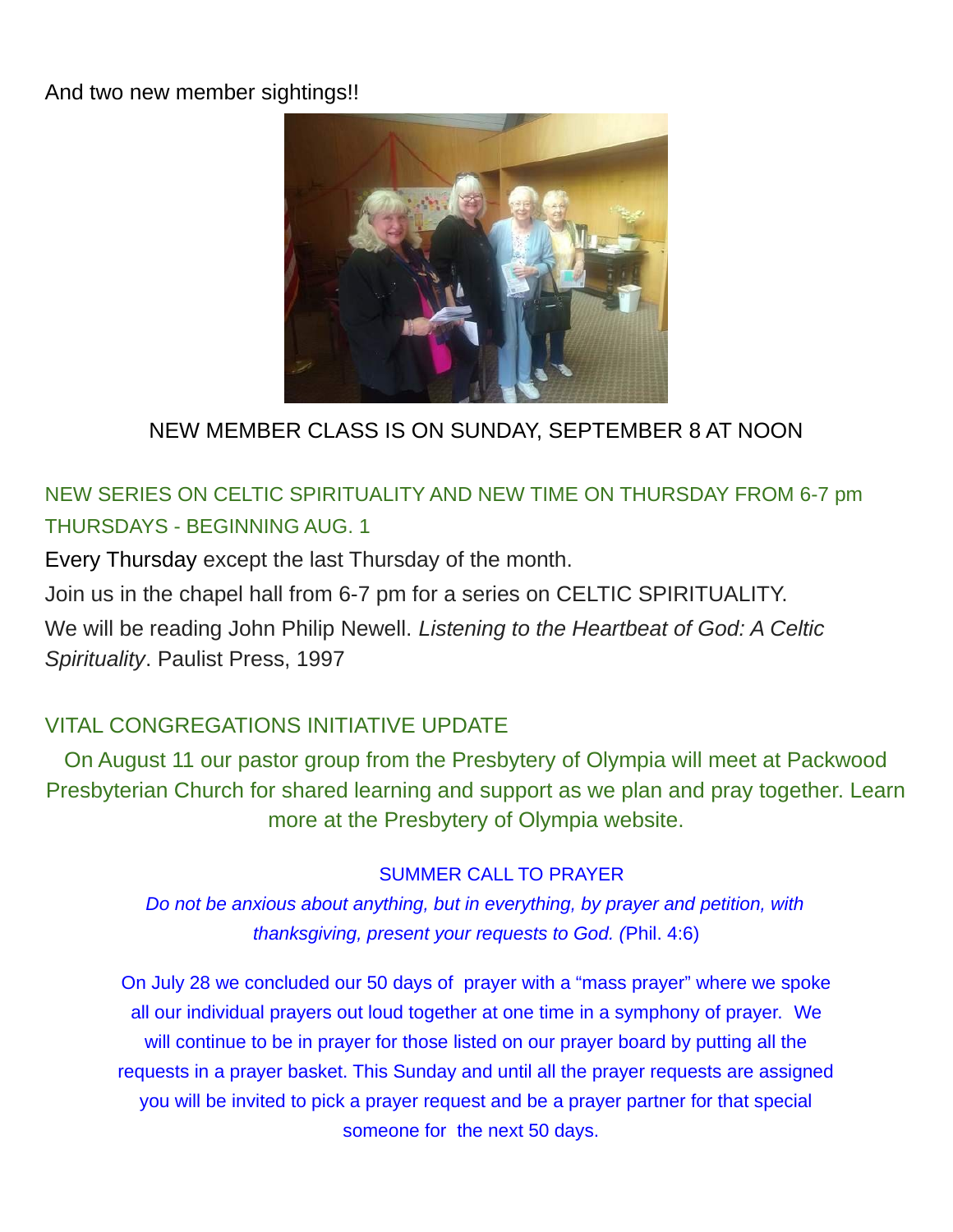#### **CALENDAR**

MONDAYS - AA evening group meets at 7 pm in the chapel hall. Contact Nita:360.276.4146

- TUESDAYS NA evening group meets at 7:30 pm in the chapel hall. Contact Dennis 360.986.0815 Third Tuesdays North Beach Food Bank 9 - 11 am outside Firestation #8.
	- Ecumenical Prayer Group, Seabrook Town Hall basement at 7 pm
- THURSDAYS NEW SERIES ON CELTIC SPIRITUALITY AND NEW TIME.
- From 6 7 PM every Thursday except the last Thursday of the month.
- On the last Thursday of the month we will meet at Seagate from 5-7 pm. Pizza will be provided.
- (Seagate is the restaurant between the chapel and Firestation #8).
- LAST THURSDAY OF THE MONTH AT SEAGATE August 29 from 5 7 pm. Invite a friend.

The Green Lantern Lunch Program continues in August procuring, packing and delivering @ 600 sack lunches on Mondays, Wednesdays and Fridays to local children! Thanks to Phyllis Shaughnessy chapel member and founder of GLLP and all the amazing volunteers! If you'd like to volunteer or donate contact Phyllis directly at 360.289.2971. Or visit [www.greenlanternlunches.org](http://www.greenlanternlunches.org/). This is an all volunteer 100% non-profit serving food-insecure children during the summer.



Volunteers from the chapel at the GLLP Annex in July.

#### UPCOMING EVENTS

August 15 - Called Session Meeting at 4 pm

August 24 - Interfaith event - Ground Purification Ceremony for the PNW Peace Pagoda 11 am Bangor -

#### [www.gzcenter.org](http://www.gzcenter.org/)

September 8 - Inquirers' Class - after worship - to learn more about PCUSA membership

September 15 - Appreciative Inquiry - guided conversation over lunch together.

September 30 - Pastor Linda will lead a tour to Scotland

#### CHECK OUT OUR NEW WEBSITE UNDER CONSTRUCTION [www.chapelbytheseaWA.org](http://www.chapelbytheseaWA.org/)